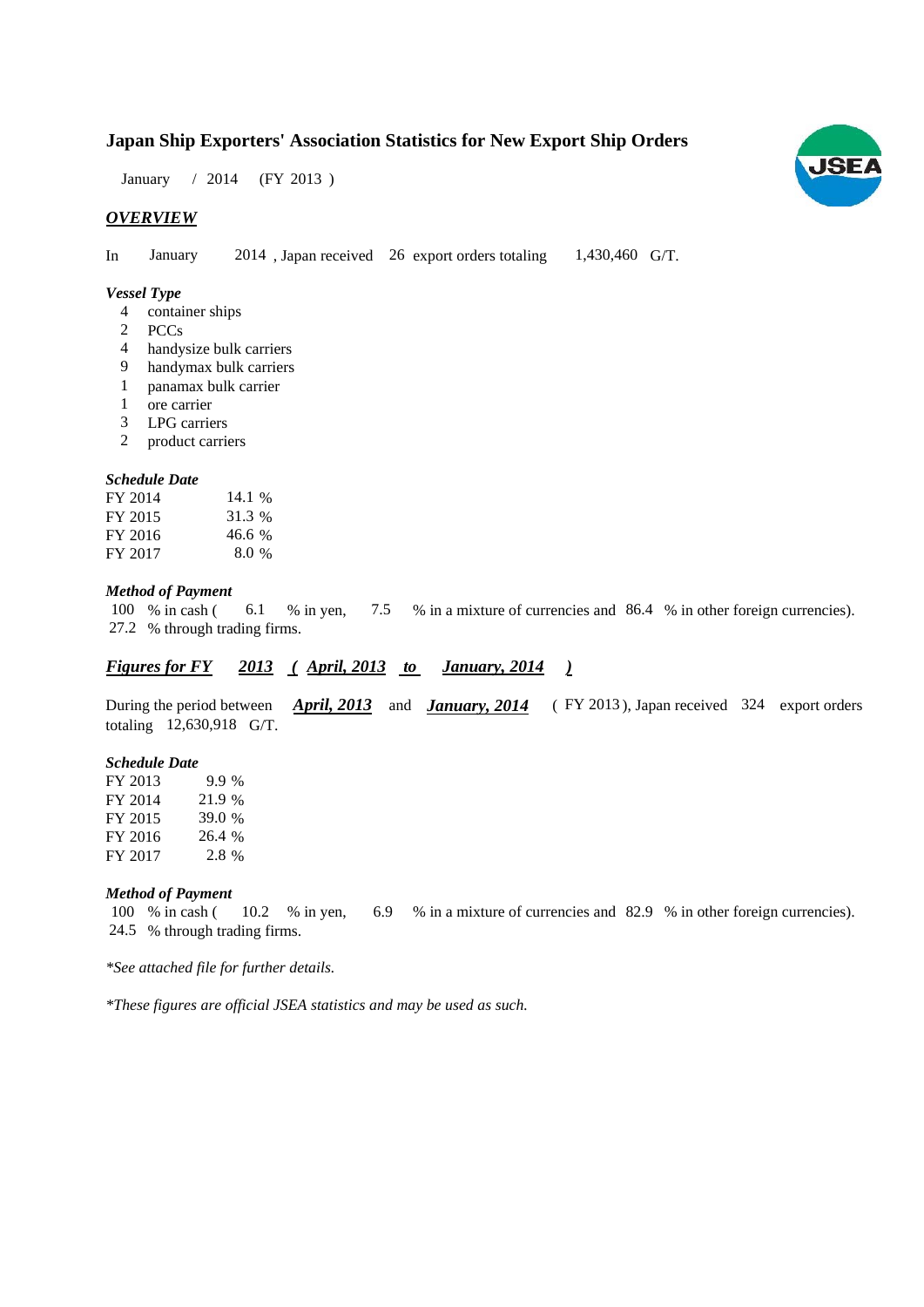#### New Export Orders Placed in January 2014 (FY 2013) Based on Fiscal Year

No. G/T No. G/T No. G/T No. G/T No. G/T No. G/T No. G/T No. G/T $\mathrm{G}/\mathrm{T}$ General Cargos | 11| 520,198|| 16| 581,620| 2| 68,970| 4| 34,380| 0| 0| 6| 729,600| 28| 1,414,570|| 26| 790,570 Bulk Carriers 170 7,515,609 159 5,321,967 23 1,002,200 28 1,043,000 42 1,873,321 15 570,960 267 9,811,448 312 12,550,033 Tankers | 15| 1,338,800|| 11| 661,600| 4| 329,400| 4| 166,800| 2| 60,300| 5| 129,900| 26| 1,348,000|| 21| 1,218,100 Combined Carriers 0 0 0 0 0 0 0 0 0 0 0 0 0 0 0 0Others 0 0 3 56,900 0 0 0 0 0 0 0 0 3 56,900 3 56,900 Total 196 9,374,607 189 6,622,087 29 1,400,570 36 1,244,180 44 1,933,621 26 1,430,460 324 12,630,918 362 14,615,603 FY 2013 / FY2012 (%)  $\begin{vmatrix} * & 116.0 \end{vmatrix}$  189.2 155.1 155.1 138.1 294.6 271.2 194.7 194.7 In CGT 4,239,540 3,407,810 585,661 620,027 845,652 658,195 6,117,345 6,842,183 Apr 12 to Mar 13 Apr 13 to Sept 13 October 2013 November 2013 Jan 13 to Dec 13 Description December 2013 January 2014 Apr 13 to Jan 14

*Figures for shipbuilding orders of 500 G/T and over for export as steel vessels placed with JSEA members are covered.*

\*FY 2012/FY2011

\*\*Calendar Year 2013

JSEA (February 2014)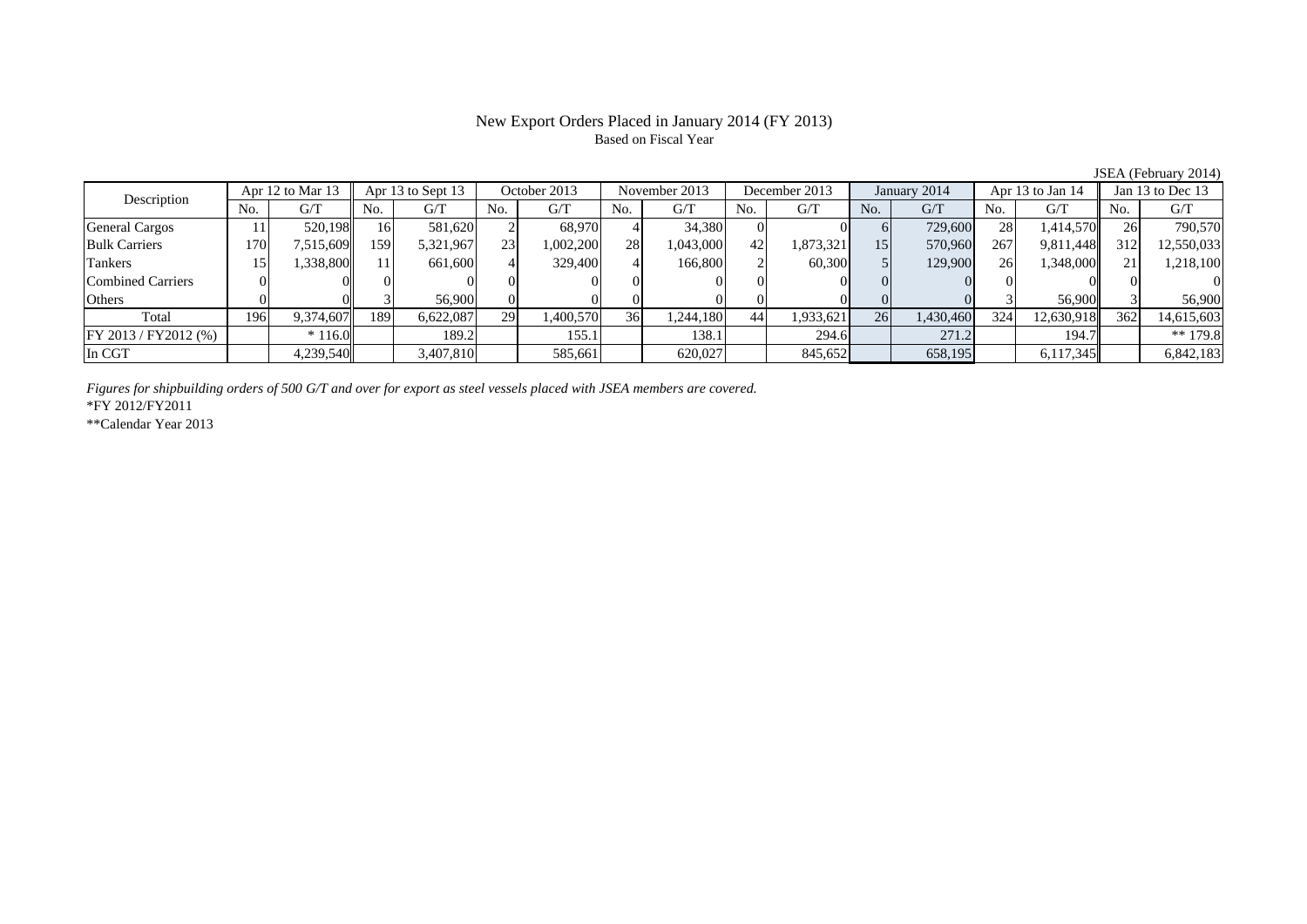# Based on Fiscal Year

No. G/T No. G/T No. G/T No. G/T No. G/T No. G/T No. G/T No. G/T $G/T$ General Cargos ( 16 1,000,392 8 340,758 1 9,467 2 80,517 2 68,992 2 16,660 15 516,394 18 730,716 Bulk Carriers 285 12,153,252 118 4,953,604 22 932,372 19 941,666 9 496,713 27 1,165,113 195 8,489,468 251 11,070,393 Tankers 28 1,724,919 6 386,858 0 0 1 47,000 0 0 0 0 7 433,858 16 890,572 Combined Carriers 0 0 0 0 0 0 0 0 0 0 0 0 0 0 0 0Others 0 0 1 20,637 0 0 0 0 0 0 1 20,637 2 41,274 1 20,637 Total 329 14,878,563 133 5,701,857 23 941,839 22 1,069,183 11 565,705 30 1,202,410 219 9,480,994 286 12,712,318 FY 2013 / FY2012 (%) \* 93.4 69.4 69.4 96.3 175.1 88.7 64.5 77.0 \* 84.5 In CGT | | 6,594,256|| | 2,522,561| | 417,920| | 461,587| | 241,719| | 548,707| | 4,192,494|| | 5,593,338 Description Apr 12 to Mar 13 Apr 13 to Sept 13 October 2013 November 2013 December 2013 January 2013 Apr 13 to Jan 13 Jan 13 to Dec 13

*Deliveries of new shipbuilding orders of 500 G/T and over for export as steel vessels placed with JSEA members are covered.*

\*FY 2012/FY2011

\*\*Calendar Year 2013

JSEA (February 2014)

# Export Ships Delivered in January 2014 (FY 2013)